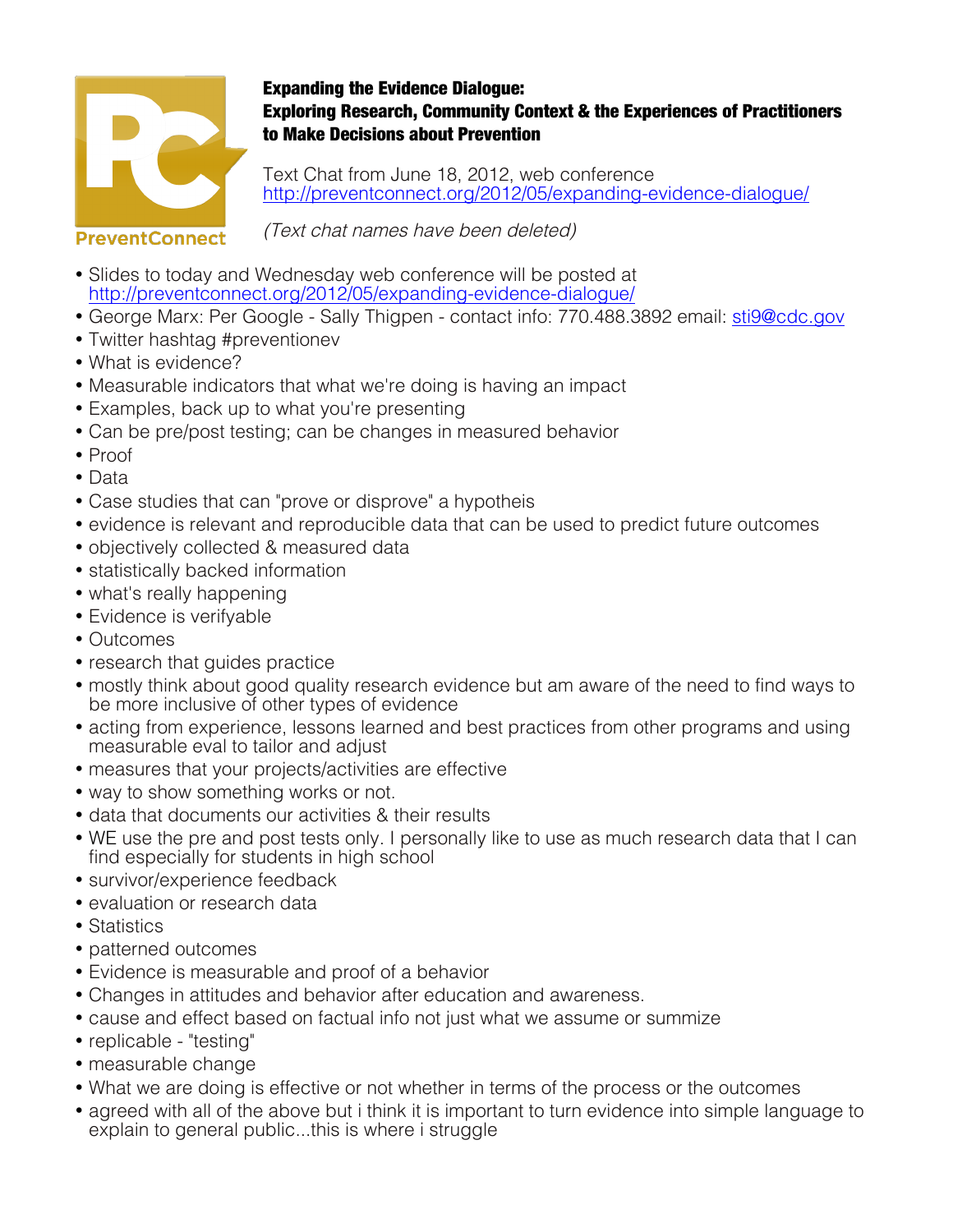- That great stuff we can't get access to because our non-profit can't afford subscriptions to databases and academic journals.
- what we use to convince our audience of our opinion
- Definitely stats and even using these in power point presentations for student. They learn more when they see stats
- thematic assessments in interviews and focus groups
- Evidence based programs come in stages and over time
- www.cdc.gov/violenceprevention/pub/UnderstandingEvidence\_prt1.html Understanding Evidence from CDC
	- This is Natalie Wilkens from CDC speaking
- If you follow the link to the document in another window, it's on page 9. You can zoom in on that document since this one is hard to see in the slide.
- Where do you find teh best available research evidence?
- SAGE Publications/ academic institutions
- through literature searches and I generally go to the national websites
- A lot of different sources, journals, articles, books, publications, it is quite a wide range of resources
- For programs, I use the Colorado Blueprints website, http://www.colorado.edu/cspv/blueprints/
- Lit searches
- national websites
- Libarary Journal search
- as a child advocate I love the NCTSN sight
- VAWnet
- national websites
- conferences, research journals, word of mouth, lit searches
- OVW/DOJ/NCADV
- we haven't been accessing full curriculum, but creating ours based on risk and protective factors and using cdc evaluation guides to develop appropriate eval questions
- RAIIN
- VAWnet
- Journals (Health Education), RAIIN
- Conferences and websites
- CDC, Psycology Today, RAIIN, SVPEP.
- PsychInfo, PubMed, TRIP databases..other lit search but many community based services in Canada don't have access
- all that have been mentiones but also investigations resulting from students who are in practice in our own campus from social work
- SaftyLit is excellent
- OVW, CDC, RAIIN
- prevent connect listserv  $\mathbf \odot$
- Other Coalitions that complete research projects; review the publications
- Chapin Hall
- PubMed search engine- google scholar is great for free articles
- Futures without Violence
- For rhose without subscribtions to research databases many local libraries and community colleges provide access for members.
- security on campus and safercampus.org for college-based research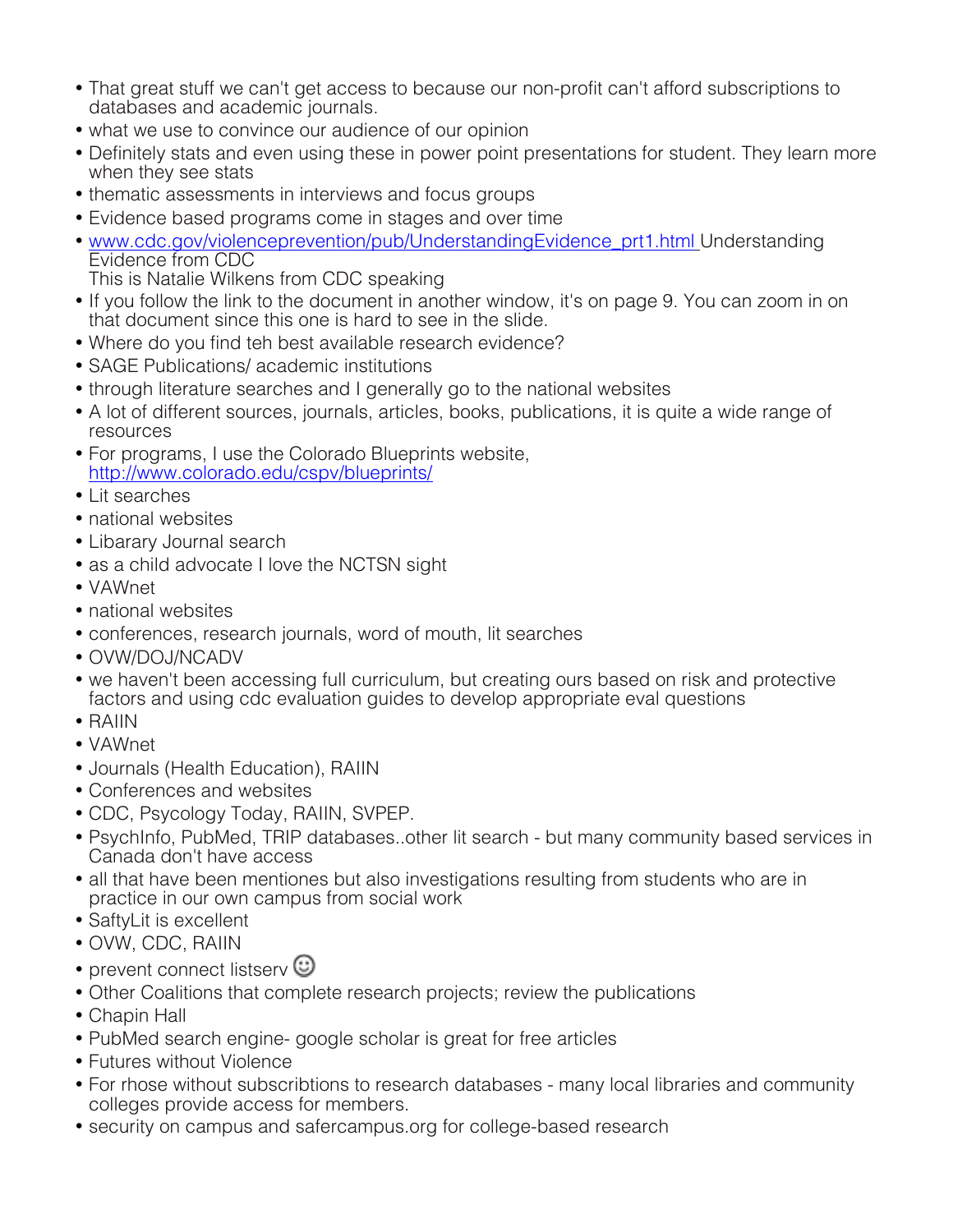- www.nsvrc.org ask for articles
- great idea- authors are often very good about sending articles.
- http://chapinhall.org
- I'm doing DELTA in Delaware!!!
- www.ricadv.org is a DELTA PROJECT
- Here is info about DELTA http://www.cdc.gov/ViolencePrevention/DELTA/index.html
- SafetyLIt is the online source for current and past scholarly research about all aspects of injury prevention and safety promotion. - info for almost 10,000 journals
- SafetyLIt http://www.safetylit.org/
- How do you use the best available research evidence to influence your decision making?
- Build our prevention strategies around the risk and protective factors identified in research evidence.
- to justify or change what we're doing
- I use research to help shape the presentations I create for teachers and students in the violence prevention education lessons I give in schools
- convincing campus partners to bring us in for contained-audience programs
- when consulting on a case with social workers it provides a great deal of foundation in how to work with a family so the violence may not become generational
- agree also designating risk from prevention!
- To work with leadership to change program direction
- To understand the changes that are intended to result from the approach and the conditions in which it needs to be implemented.
- I want to give the latest evidence and stats for my students in high school especially the dating violence/bully issues out there. So I change my info as often as I can to keep them updated
- To assess the strengths of existing programs and to adapt strategy
- if there is research check to see what the quality of the research is, then think about how it applies...very interested in this discussion to see what to do when there is little or poor quality research
- compare with what we are doing and determine areas that can be tweaked/changed to improve
- build bystander intervention programming in high schools. Also in individual conversations with youth about the role of a bystander
- In informed discussions with statewide partners and when planning with advocates
- looking at the targeted population vs. the population in our communities
- Training healthcare providers on evidenced screening and responding tools to increase secondary violence prevention.
- talking with stakeholders and providing them the pros and cons of the research, along with the researches reliability and validity scores
- Some of the research is based on evidence that is not meaningful.
- Violence Agasint Women journbal articles on bystanders http://preventconnect.org/2011/06/research-on-bystander-programs-highlighted-in-journal/
- NISVS here is a web conference on the NISVS surveillence stats http://preventconnect.org/2012/01/web-conference-findings-nisvs/
- Information about SADA in Newport, RI http://www.wrcnbc.org/index.php/programs\_services/prevention/delta/sada/
- More SADA info http://www.wrcnbc.org/index.php/programs\_services/prevention/delta/
- Share your experiences when you have used contextual evidence in decision making.
- This speaks to allowing programs to evolve--based on the experience of the participants.